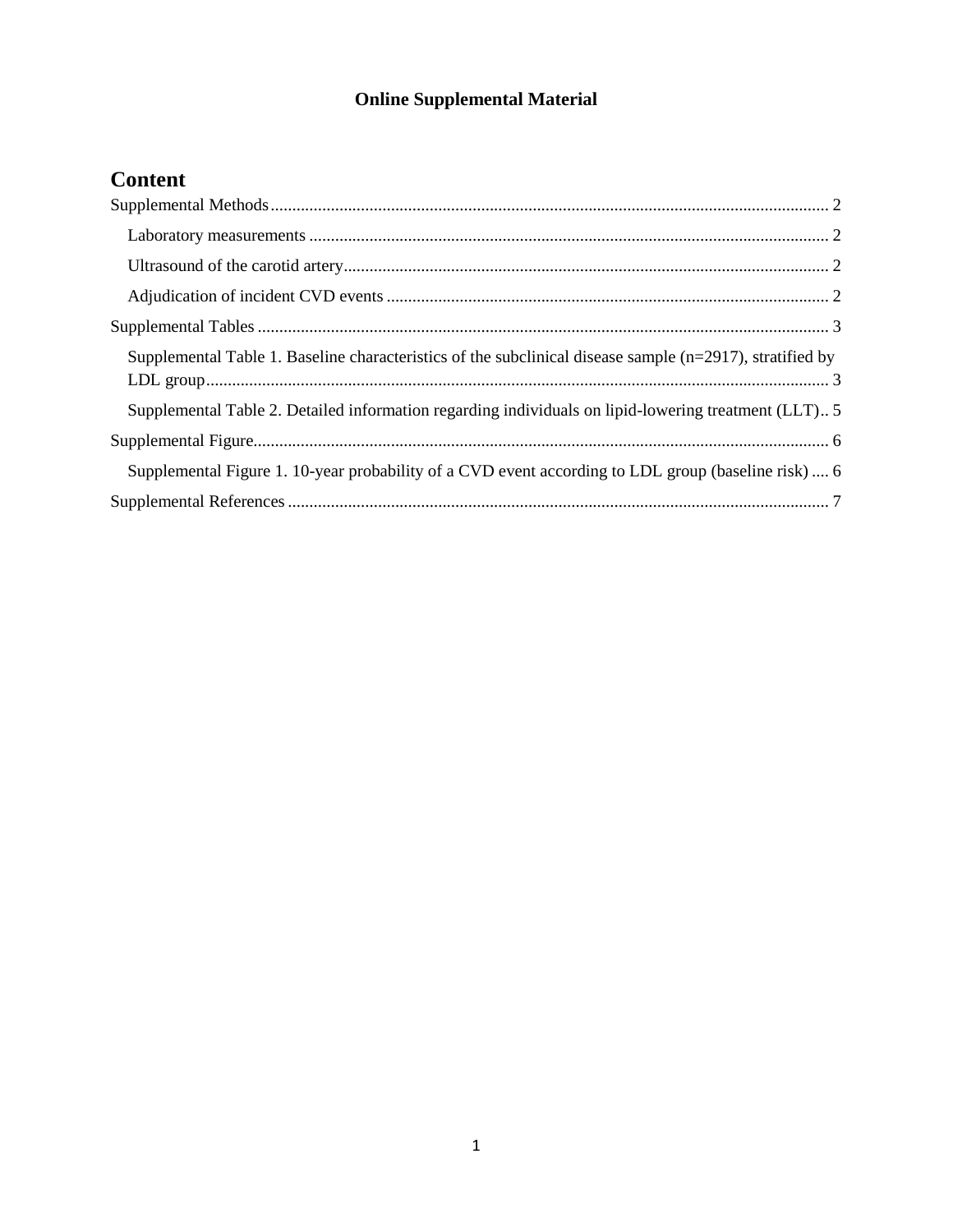#### <span id="page-1-0"></span>**Supplemental Methods**

#### <span id="page-1-1"></span>**Laboratory measurements**

Lipid traits, including blood levels of total cholesterol, high-density lipoprotein (HDL) cholesterol and triglycerides were measured in fasting participants using standardized assays. LDL-C was calculated using the Friedewald formula in individuals with triglyceride levels  $<$  400 mg/dL.<sup>1</sup> CRP levels were determined using a nephelometer (Dade Behring BN100) and BNP levels were measured with a high-sensitivity immunoradiometric assay (Shionogi, Japan). The inter-assay coefficients of variation were 2.2% (CRP) and 12.2% (BNP), respectively.<sup>2</sup>

#### <span id="page-1-2"></span>**Ultrasound of the carotid artery**

Images were obtained at three sites (at the carotid bulb, at the proximal internal carotid artery [ICA] and at the distal common carotid artery [CCA]) on both, the left and the right carotid arteries. Mid- and far-wall measurements were obtained at each site by a single reader and used to calculate intima media thickness  $(MT)$ , as described in detail elsewhere.<sup>3</sup> The reproducibility of the carotid IMT measurement was good, as previously reported, with intraclass correlation coefficients ranging from 0.74 (mean ICA IMT) to 0.90 (maximum CCA IMT). $4$ 

#### <span id="page-1-3"></span>**Adjudication of incident CVD events**

Framingham participants are under regular surveillance for new-onset CVD events. All relevant information regarding incident events is reviewed by a panel of three physicians who adjudicate CVD events using standardized criteria. CVD was defined as myocardial infarction (fatal and nonfatal), angina, coronary insufficiency (acute coronary syndrome), peripheral vascular disease (intermittent claudication), cerebrovascular events (stroke or transient ischemic attack), and heart failure, consistent with prior publications.<sup>5</sup>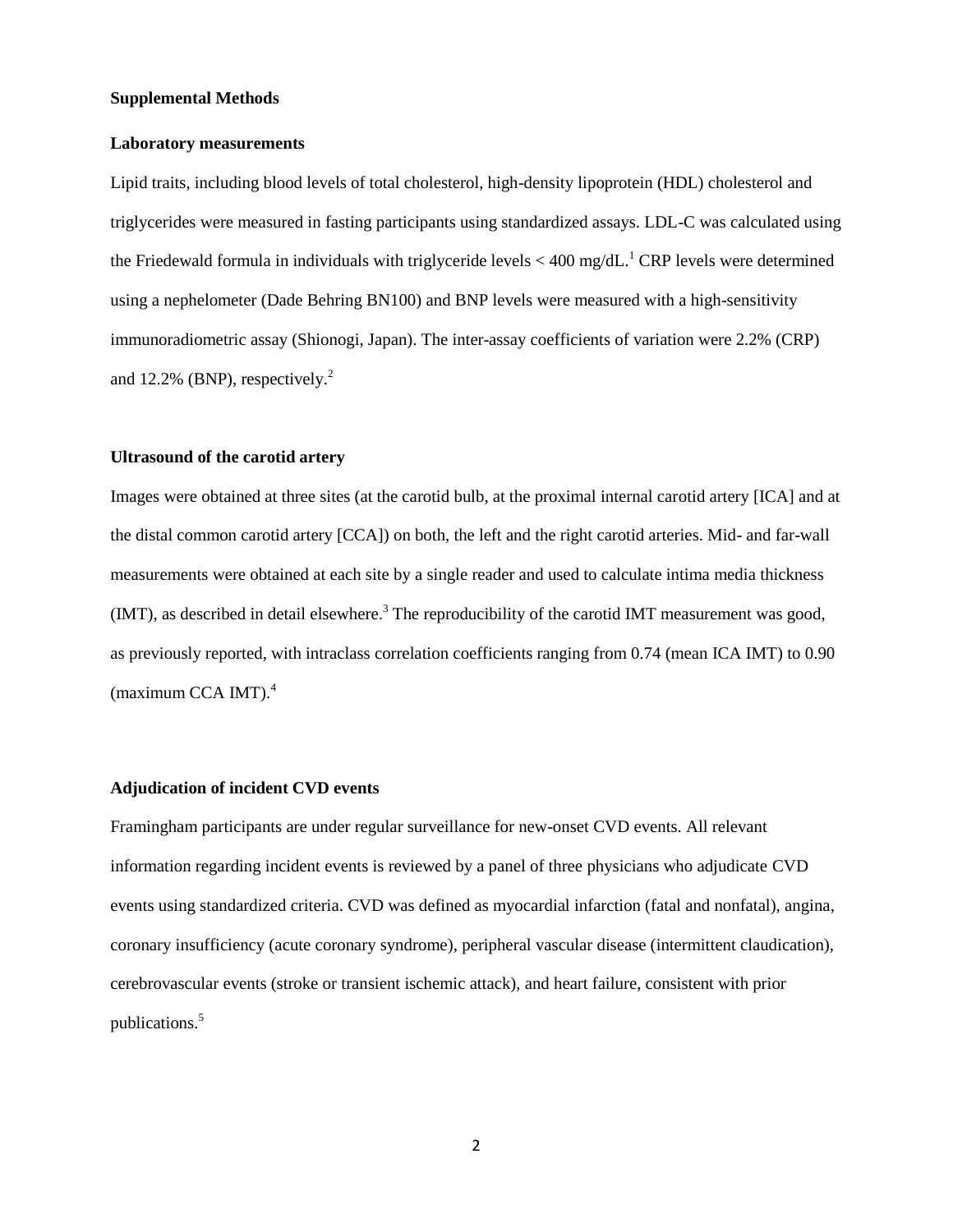## **Supplemental Tables**

**Supplemental Table 1.** Baseline characteristics of the subclinical disease sample (n=2917), stratified by LDL group

<span id="page-2-1"></span><span id="page-2-0"></span>

|                                                    | <b>Total</b>     |                  | 100 <rdl<130< th=""><th></th><th></th><th><math>LDL \geq 130</math></th></rdl<130<> |                  |                                    | $LDL \geq 130$   |
|----------------------------------------------------|------------------|------------------|-------------------------------------------------------------------------------------|------------------|------------------------------------|------------------|
|                                                    | subclinical      | $LDL<100$ mg/dl  | mg/dl                                                                               |                  | LDL<130 mg/dl LDL $\geq$ 130 mg/dl | mg/dl            |
|                                                    | disease sample   | No treatment     | No treatment                                                                        | On treatment     | No treatment                       | On treatment     |
| LDL (in mg/dL) group                               |                  | $(n=528)$        | $(n=899)$                                                                           | $(n=167)$        | $(n=1192)$                         | $(n=131)$        |
| <b>Clinical and biochemical features</b>           |                  |                  |                                                                                     |                  |                                    |                  |
| Age, years; mean $\pm$ SD                          | $58.4 \pm 9.6$   | $56.3 \pm 9.7$   | $57.9 \pm 9.8$                                                                      | $63.7 \pm 8.6$   | $58.5 \pm 9.3$                     | $62.9 \pm 7.4$   |
| Women, $n$ $(\%)$                                  | 1613(55.3)       | 337 (63.8)       | 485 (53.9)                                                                          | 73(43.7)         | 644 (54.0)                         | 74 (56.5)        |
| LDL cholesterol, mg/dL; mean $\pm$ SD              | $127.9 \pm 33.3$ | $83.6 \pm 13.0$  | $115.8 \pm 8.4$                                                                     | $104.3 \pm 18.9$ | $156.7 \pm 22.3$                   | $157.2 \pm 23.7$ |
| HDL cholesterol, mg/dL; mean $\pm$ SD              | $52.0 \pm 16.0$  | $58.1 \pm 19.9$  | $52.2 \pm 15.9$                                                                     | $44.9 \pm 13.3$  | $50.7 \pm 13.9$                    | $47.5 \pm 11.6$  |
| Total cholesterol, mg/dL; mean $\pm$ SD            | $205.8 \pm 37.0$ | $163.1 \pm 22.7$ | $192.6 \pm 18.4$                                                                    | $182.3 \pm 26.2$ | $234.4 \pm 26.9$                   | $237.9 \pm 30.5$ |
| Lipid-lowering treatment, n (%)                    | 298 (10.2)       | 0(0.0)           | 0(0.0)                                                                              | 167(100.0)       | 0(0.0)                             | 131 (100.0)      |
| Statin treatment, n (%)                            | 221(7.6)         | 0(0.0)           | 0(0.0)                                                                              | 137 (82.0)       | 0(0.0)                             | 84(64.1)         |
| Systolic BP, mmHg; mean $\pm$ SD                   | $127.8 \pm 18.7$ | $123.0 \pm 18.0$ | $126.7 \pm 18.4$                                                                    | $137.0 \pm 19.6$ | $128.7 \pm 18.3$                   | $133.5 \pm 18.0$ |
| Diastolic BP, mmHg; mean $\pm$ SD                  | $75.6 \pm 9.4$   | $73.5 \pm 9.5$   | $75.2 \pm 9.1$                                                                      | $76.3 \pm 9.2$   | $76.4 \pm 9.5$                     | $77.7 \pm 9.3$   |
| BP-Treatment, n (%)                                | 708 (24.3)       | 83 (15.7)        | 222(24.7)                                                                           | 97(58.1)         | 251(21.1)                          | 55 $(42.0)$      |
| Body mass index, kg/m <sup>2</sup> ; mean $\pm$ SD | $27.8 \pm 5.2$   | $26.6 \pm 5.2$   | $27.8 \pm 5.4$                                                                      | $29.4 \pm 4.9$   | $28.1 \pm 5.1$                     | $28.6 \pm 4.3$   |
| Smoking, n (%)                                     | 426(14.6)        | 71(13.5)         | 122(13.6)                                                                           | 14(8.4)          | 197(16.5)                          | 22(16.8)         |
| Diabetes, $n$ $%$                                  | 220(7.5)         | 32(6.1)          | 64(7.1)                                                                             | 37(22.2)         | 67(5.6)                            | 20(15.3)         |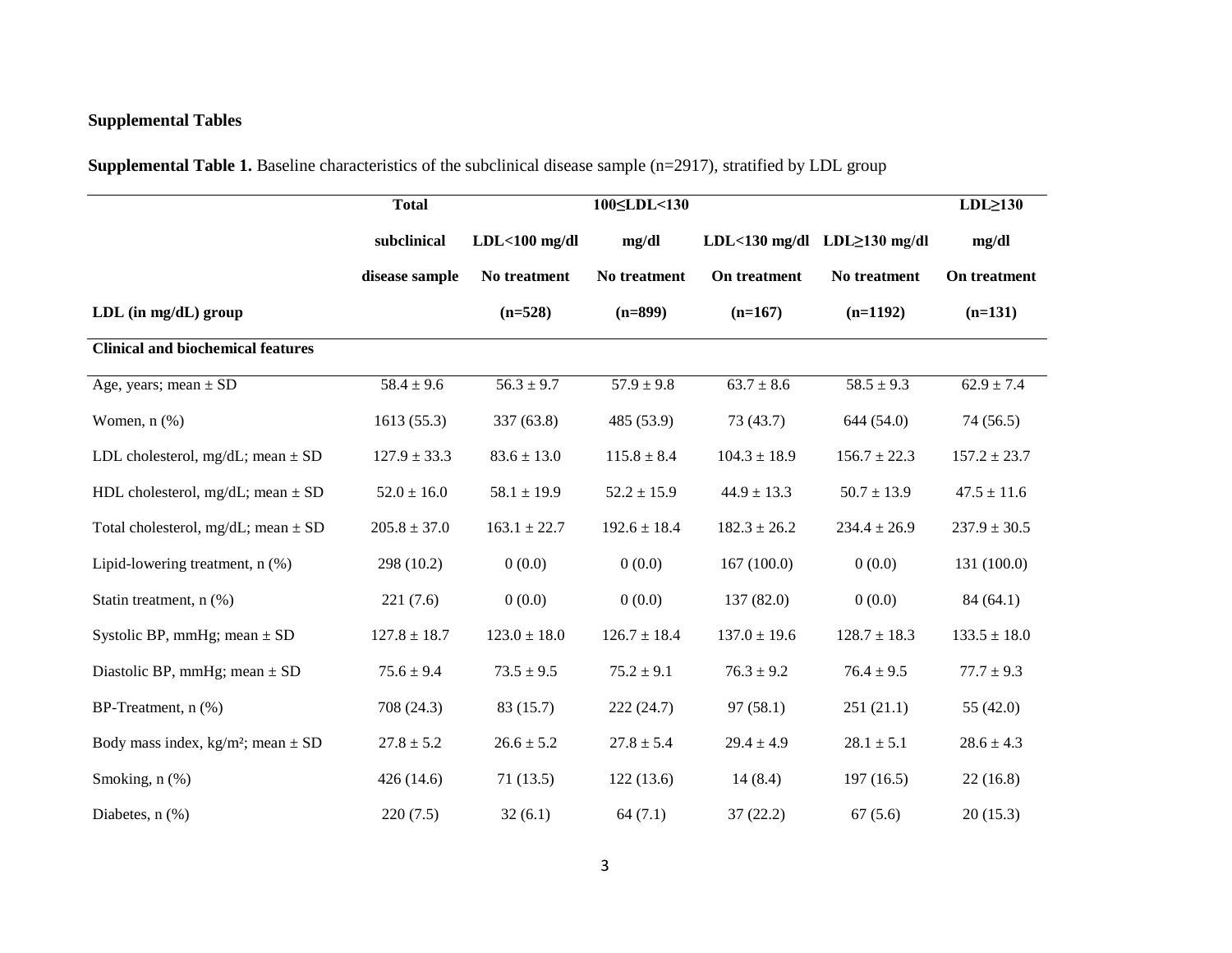| BNP, pg/mL, median $(Q1, Q3)^*$      | 7.8(4.0, 16.9) | 8.8(4.0, 19.6) | 8.2(4.0, 18.7) | 10.2(4.0, 22.5) | 6.8(4.0, 14.6) | 8.9(4.0, 16.6) |
|--------------------------------------|----------------|----------------|----------------|-----------------|----------------|----------------|
| CRP, mg/L, median $(Q1, Q3)^T$       | 2.0(0.9, 4.5)  | 1.8 (0.7, 4.9) | 1.8(0.8, 3.9)  | 2.4(1.0, 4.9)   | 2.1(1.0, 4.6)  | 2.8(1.2, 4.8)  |
| Carotid US abnormalities, $n$ $(\%)$ | 793 (27.2)     | 99 (18.8)      | 205(22.8)      | 84 (50.3)       | 350 (29.4)     | 55 (42.0)      |

LDL indicates low-density lipoprotein; HDL, high-density lipoprotein; BP, blood pressure; SD, standard deviation; BNP, B-type natriuretic peptide; CRP, C-reactive protein; US, ultrasound

"Carotid ultrasound abnormality" was defined as i) increased (≥ 80% sex-specific percentile) carotid IMT (intima-media thickness), a combined standardized measure including information from the internal and common carotid artery OR ii) an extreme increase of the common carotid IMT  $\geq$ 1 mm OR iii) significant  $(\geq$ 25%) narrowing of the common or internal carotid arteries, consistent with prior publications.<sup>3, 5</sup>

\*Sample size with available BNP levels, n=2902

† Sample size with available CRP levels, n=2818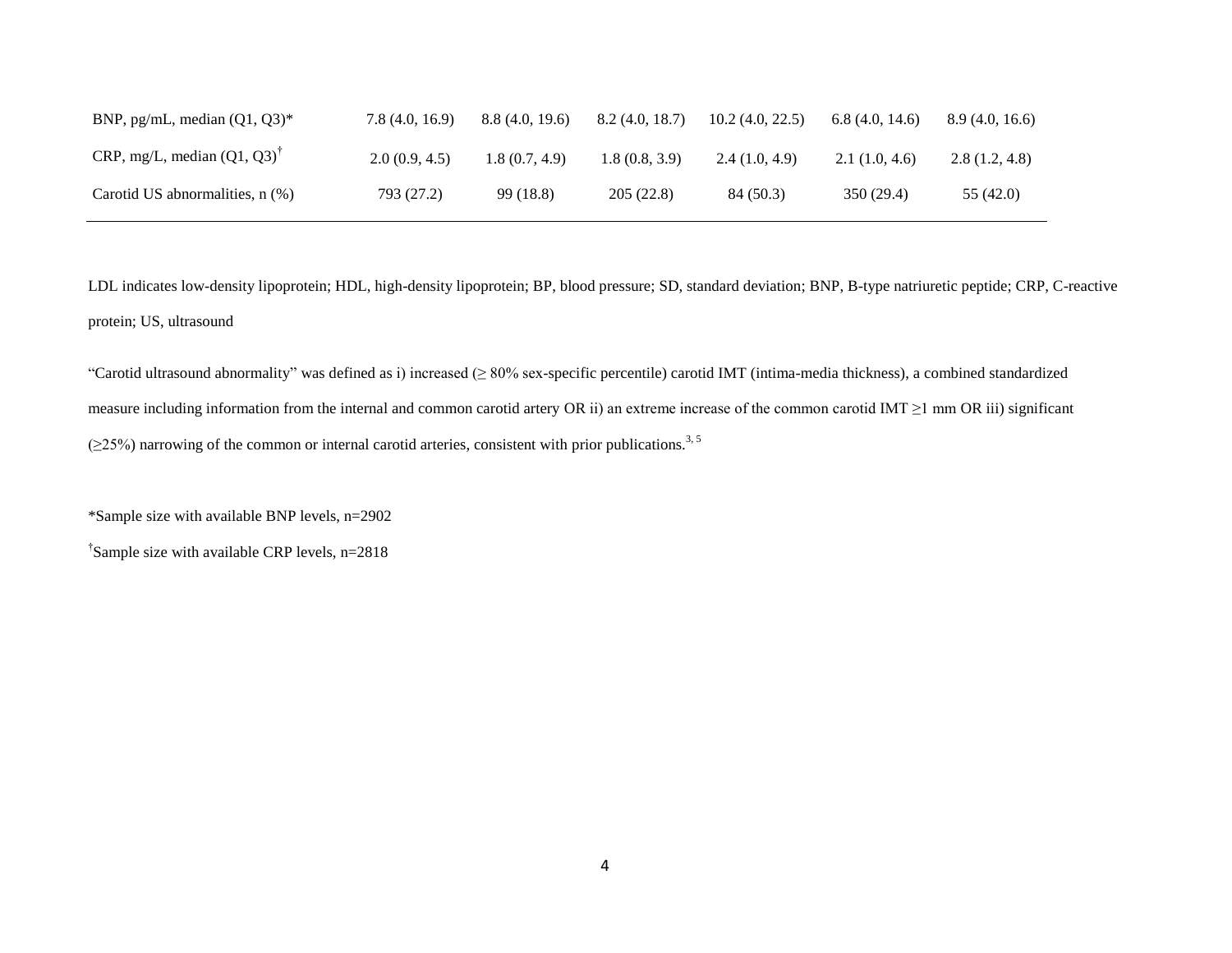**Supplemental Table 2.** Detailed information regarding individuals on lipid-lowering treatment (LLT)

|                                                                        | Overall sample $(N = 3012)$ |                  |                  |                  |                  |  |  |
|------------------------------------------------------------------------|-----------------------------|------------------|------------------|------------------|------------------|--|--|
|                                                                        | Group 1:                    | Group 2:         | Group 3:         | Group 4:         | Group 5:         |  |  |
|                                                                        | LDL<100                     | 100 LDL < 130    | LDL < 130        | $LDL \geq 130$   | $LDL \geq 130$   |  |  |
|                                                                        | No treatment                | No treatment     | On treatment     | No treatment     | On treatment     |  |  |
| $LDL$ (in mg/dL) group                                                 | $(N=546)$                   | $(N=931)$        | $(N=170)$        | $(N=1233)$       | $(N=132)$        |  |  |
| Average LDL levels across exams 1 to 6, mg/dL; mean $\pm$ SD           | $93.1 \pm 16.7$             | $116.7 \pm 15.7$ | $138.8 \pm 21.7$ | $143.6 \pm 21.9$ | $168.5 \pm 23.9$ |  |  |
| Individuals on lipid-lowering treatment (LLT) at exam 6, n (%)         | $\overline{0}$              | $\boldsymbol{0}$ | 170(100.0)       | $\overline{0}$   | 132 (100.0)      |  |  |
| Individuals on statins at exam 6, $n$ (%)                              | $\overline{0}$              | $\boldsymbol{0}$ | 140(82.4)        | $\boldsymbol{0}$ | 84 (63.6)        |  |  |
| Individuals on LLT, but not on statins at exam $6$ , n $(\%)$          | $\mathbf{0}$                | $\boldsymbol{0}$ | 30(17.6)         | $\boldsymbol{0}$ | 48 (36.4)        |  |  |
| Average duration of LLT (statin+non-statin), years $\pm$ SD            |                             |                  | $4.6 \pm 3.6$    |                  | $5.1 \pm 3.5$    |  |  |
| Average LDL levels across all those exams <b>BEFORE</b> lipid-lowering |                             |                  |                  |                  |                  |  |  |
| treatment was initiated, mg/dL, mean $\pm$ SD                          |                             |                  | $150.4 \pm 27.5$ |                  | $175.4 \pm 30.6$ |  |  |

<span id="page-4-0"></span>LLT indicates lipid-lowering treatment (statins + non-statins).

The duration of lipid-lowering treatment (LLT) was estimated by taking as start date of LLT the middle of the time period between the last exam without LLT and the first exam where LLT was noted.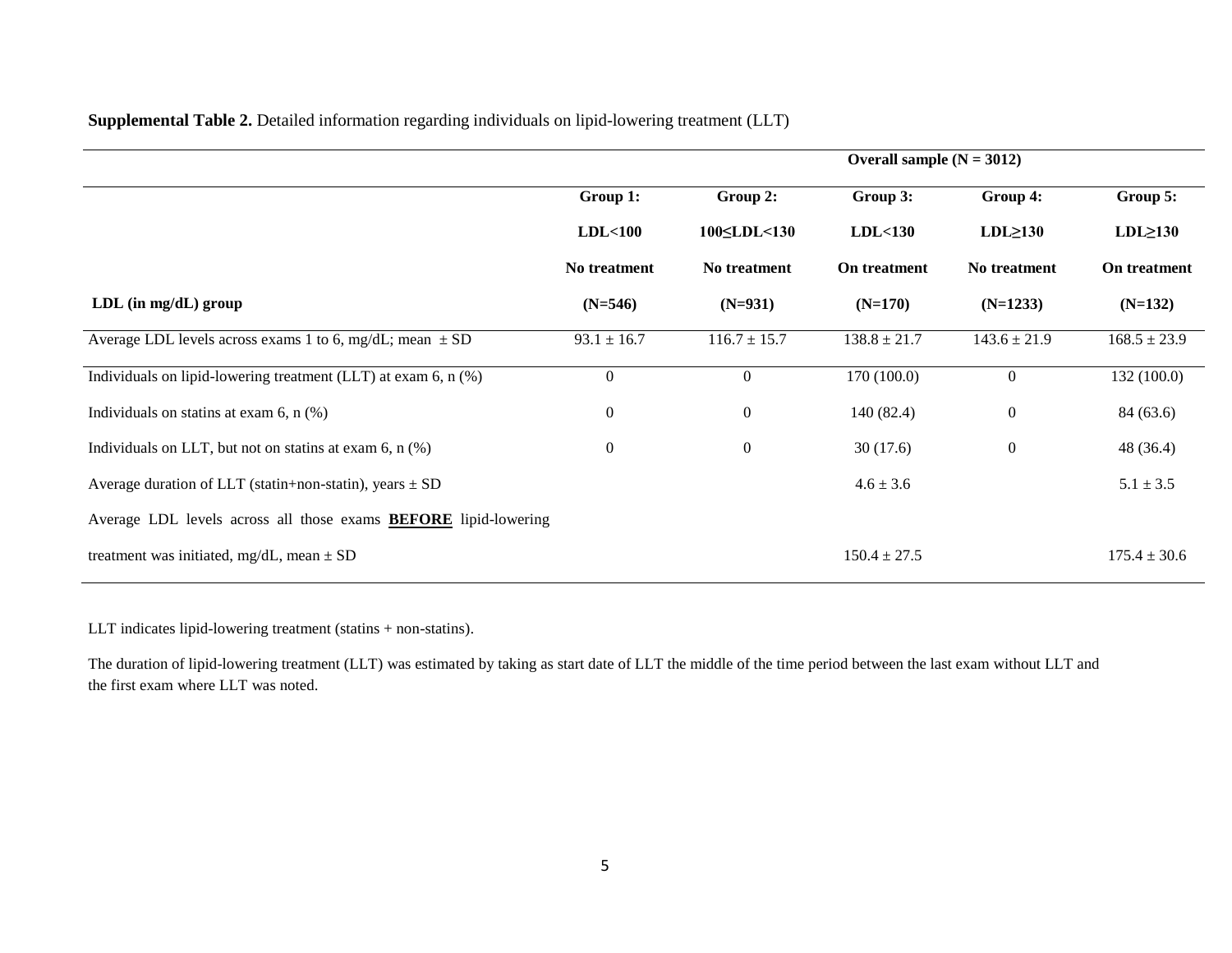### <span id="page-5-0"></span>**Supplemental Figure**



<span id="page-5-1"></span>**Supplemental Figure 1.** 10-year probability of a CVD event according to LDL group<sup>6</sup> (baseline risk)

The horizontal line in the box indicates the median; the diamond reflects the mean.